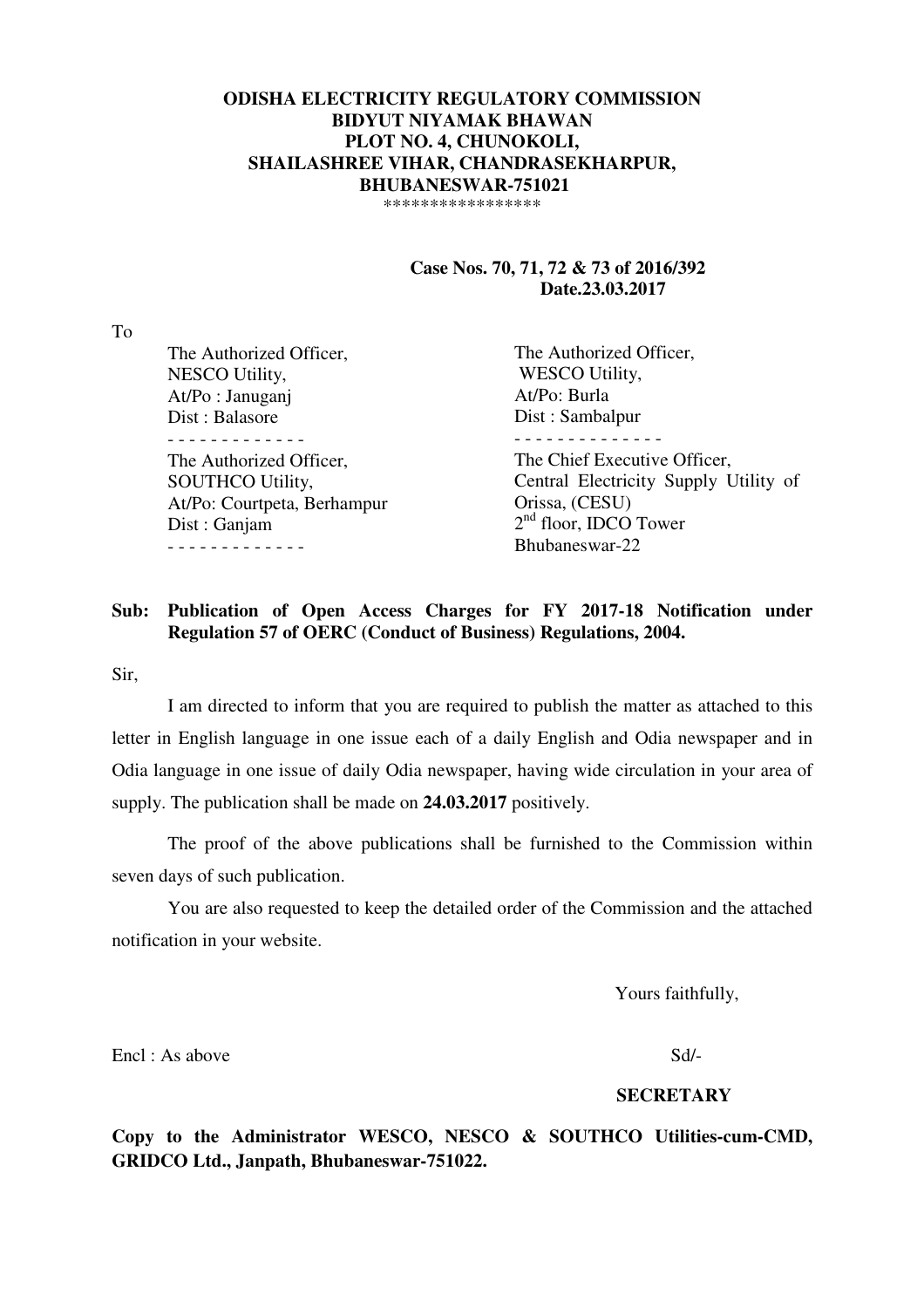### **Name and address of DISCOM with Logo**

# **TARIFF NOTIFICATION The 23rd March, 2017**

## **Surcharge, Wheeling Charge & Transmission Charge for Open access consumer 1MW & above**

## **EFFECTIVE FROM 1st APRIL, 2017**

In exercise of the powers conferred under Sections 39,40 and 42 of the Electricity Act, 2003 read with the provisions of Chapter II of OERC (Determination of Open Access Charges) Regulations, 2006, the Odisha Electricity Regulatory Commission has passed Common order on 23.03.2017 in Case Nos.70,71,72 & 73 of 2016 with regard to approval of Open Access Charges (Transmission/wheeling Charges, Surcharge and Additional Surcharge applicable to open access customers for use of Intra-state transmission/ distribution system) which shall be effective from  $1<sup>st</sup>$  April, 2017.

2. The wheeling charge and surcharge as indicated in Table below shall be applicable w.e.f. 01.04.2017.

| Name of<br>the licensee          | <b>Cross Subsidy</b><br>Surcharge (P/U) |           | <b>Wheeling Charge</b><br>P/U applicable to | <b>Transmission Charges</b><br>for Short Term Open                  |
|----------------------------------|-----------------------------------------|-----------|---------------------------------------------|---------------------------------------------------------------------|
|                                  | <b>EHT</b>                              | <b>HT</b> | <b>HT</b> consumers<br>only                 | access Customer<br>(applicable for HT $\&$<br><b>EHT</b> consumers) |
| <b>CESU</b>                      | 146.19                                  | 99.82     | 50.32                                       | Rs. 1500/MW/day or<br>Rs.62.5/MWh                                   |
| <b>NESCO</b><br><b>Utility</b>   | 128.64                                  | 63.39     | 77.02                                       | Rs. 1500/MW/day or<br>Rs.62.5/MWh                                   |
| <b>WESCO</b><br><b>Utility</b>   | 128.64                                  | 80.76     | 50.30                                       | Rs. 1500/MW/day or<br>Rs.62.5/MWh                                   |
| <b>SOUTHCO</b><br><b>Utility</b> | 194.94                                  | 142.92    | 65.53                                       | Rs. 1500/MW/day or<br>Rs.62.5/MWh                                   |

## **Surcharge, Wheeling Charge & Transmission Charge for Open access consumer 1MW & above**

The normative transmission loss at EHT (3.50%) and normative wheeling loss for HT level (8%) are applicable for the year 2017-18.

3. Additional Surcharge: No additional surcharge over and above the Cross-Subsidy Surcharge needs to be given to the embedded licensee.